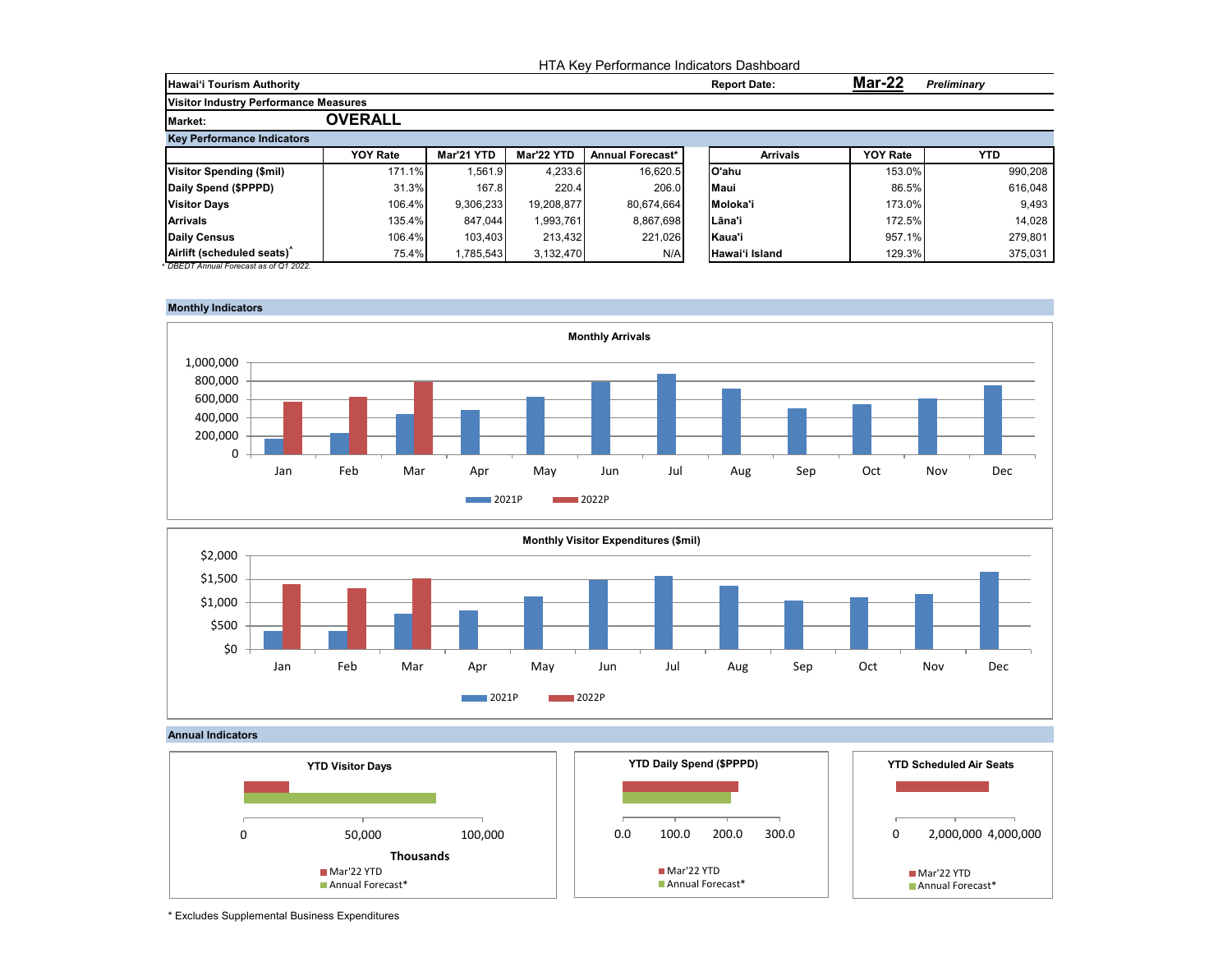|                                              |                   |            |            | HTA Key Performance Indicators Dashboard |                     |                 |             |
|----------------------------------------------|-------------------|------------|------------|------------------------------------------|---------------------|-----------------|-------------|
| Hawai'i Tourism Authority                    |                   |            |            |                                          | <b>Report Date:</b> | <b>Mar-22</b>   | Preliminary |
| <b>Visitor Industry Performance Measures</b> |                   |            |            |                                          |                     |                 |             |
| <b>Market:</b>                               | <b>U.S. TOTAL</b> |            |            |                                          |                     |                 |             |
| <b>Key Performance Indicators</b>            |                   |            |            |                                          |                     |                 |             |
|                                              | <b>YOY Rate</b>   | Mar'21 YTD | Mar'22 YTD | Annual Forecast*                         | <b>Arrivals</b>     | <b>YOY Rate</b> | <b>YTD</b>  |
| Visitor Spending (\$mil)                     | 149.8%            | 1.486.5    | 3.712.7    | 13,988.8                                 | O'ahu               | 129.5%          | 861.871     |
| Daily Spend (\$PPPD)                         | 35.6%             | 167.5      | 227.1      | 201.3                                    | <b>Maui</b>         | 68.6%           | 543,574     |
| <b>Visitor Days</b>                          | 84.3%             | 8.872.874  | 16.349.230 | 69,490,874                               | Moloka'i            | 143.1%          | 8,192       |
| <b>Arrivals</b>                              | 114.4%            | 820.847    | 1.760.017  | 7,666,485                                | l Lāna'i            | 148.6%          | 12,397      |
| Daily Census                                 | 84.3%             | 98,587     | 181.658    | 190,386                                  | Kaua'i              | 898.5%          | 256,384     |
| Airlift (scheduled seats)                    | 63.4%             | 1,709,583  | 2.792.914  | N/A                                      | Hawai'i Island      | 111.1%          | 336,865     |







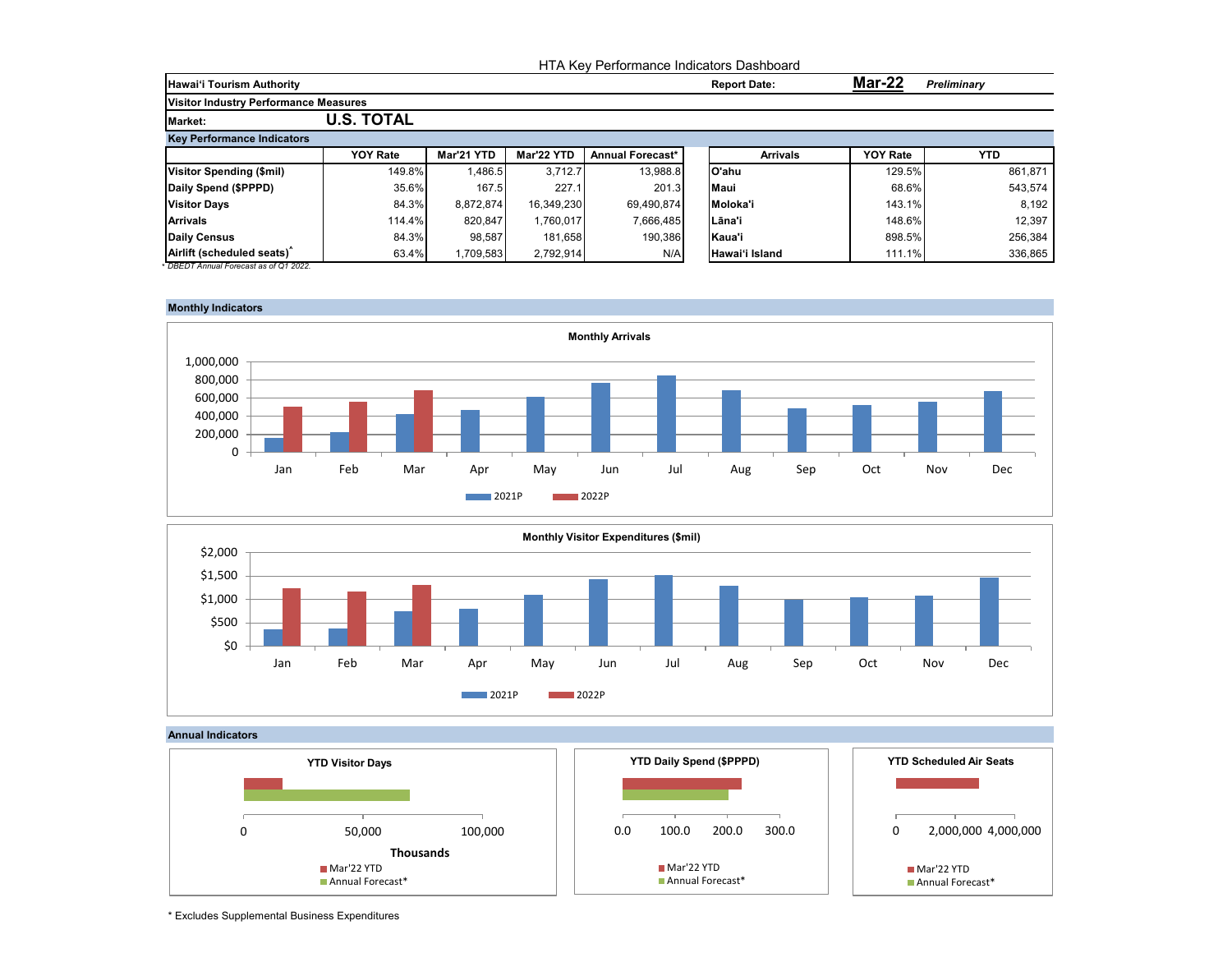|                                              |                  | HTA Key Performance Indicators Dashboard |            |                  |  |                     |                 |                    |  |  |
|----------------------------------------------|------------------|------------------------------------------|------------|------------------|--|---------------------|-----------------|--------------------|--|--|
| Hawai'i Tourism Authority                    |                  |                                          |            |                  |  | <b>Report Date:</b> | <b>Mar-22</b>   | <b>Preliminary</b> |  |  |
| <b>Visitor Industry Performance Measures</b> |                  |                                          |            |                  |  |                     |                 |                    |  |  |
| <b>Market:</b>                               | <b>U.S. WEST</b> |                                          |            |                  |  |                     |                 |                    |  |  |
| <b>Key Performance Indicators</b>            |                  |                                          |            |                  |  |                     |                 |                    |  |  |
|                                              | <b>YOY Rate</b>  | Mar'21 YTD                               | Mar'22 YTD | Annual Forecast* |  | <b>Arrivals</b>     | <b>YOY Rate</b> | <b>YTD</b>         |  |  |
| Visitor Spending (\$mil)                     | 127.9%           | 982.6                                    | 2,239.3    | 8.781.5          |  | lO'ahu              | 123.3%          | 537.261            |  |  |
| Daily Spend (\$PPPD)                         | 33.9%            | 164.8                                    | 220.6      | 194.1            |  | <b>Maui</b>         | 45.5%           | 339,299            |  |  |
| <b>Visitor Days</b>                          | 70.2%            | 5.963.340                                | 10.150.927 | 45,239,109       |  | Moloka'i            | 138.8%          | 5,386              |  |  |
| <b>Arrivals</b>                              | 101.7%           | 572,998                                  | 1,156,009  | 5,183,426        |  | l Lāna'i            | 123.7%          | 6,880              |  |  |
| Daily Census                                 | 70.2%            | 66,259                                   | 112.788    | 123,943          |  | Kaua'i              | 925.0%          | 166,098            |  |  |
| Airlift (scheduled seats)                    | 63.6%            | 1,509,348                                | 2.468.737  | N/A              |  | Hawai'i Island      | 87.5%           | 213,489            |  |  |







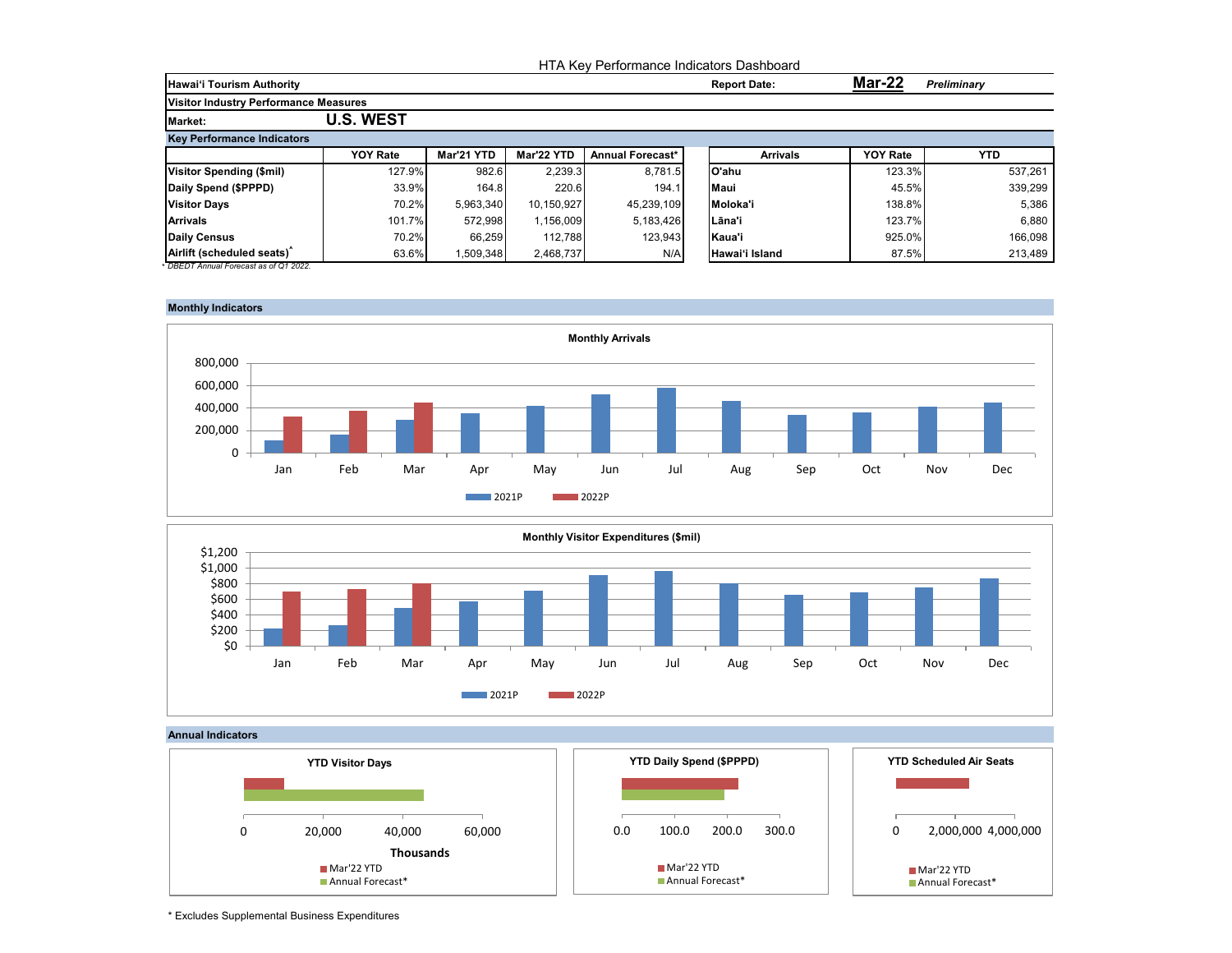|                                              |                  | HTA Key Performance Indicators Dashboard |            |                  |  |                     |                 |             |  |  |  |
|----------------------------------------------|------------------|------------------------------------------|------------|------------------|--|---------------------|-----------------|-------------|--|--|--|
| <b>Hawai'i Tourism Authority</b>             |                  |                                          |            |                  |  | <b>Report Date:</b> | <b>Mar-22</b>   | Preliminary |  |  |  |
| <b>Visitor Industry Performance Measures</b> |                  |                                          |            |                  |  |                     |                 |             |  |  |  |
| <b>Market:</b>                               | <b>U.S. EAST</b> |                                          |            |                  |  |                     |                 |             |  |  |  |
| <b>Key Performance Indicators</b>            |                  |                                          |            |                  |  |                     |                 |             |  |  |  |
|                                              | <b>YOY Rate</b>  | Mar'21 YTD                               | Mar'22 YTD | Annual Forecast* |  | <b>Arrivals</b>     | <b>YOY Rate</b> | YTD.        |  |  |  |
| <b>Visitor Spending (\$mil)</b>              | 192.5%           | 503.8                                    | 1,473.4    | 5,207.4          |  | lO'ahu              | 140.6%          | 324,610     |  |  |  |
| Daily Spend (\$PPPD)                         | 37.3%            | 173.2                                    | 237.7      | 214.7            |  | <b>Maui</b>         | 128.7%          | 204,275     |  |  |  |
| <b>Visitor Days</b>                          | 113.0%           | 2,909,534                                | 6.198.303  | 24,251,765       |  | Moloka'i            | 151.7%          | 2,806       |  |  |  |
| <b>Arrivals</b>                              | 143.7%           | 247.849                                  | 604.008    | 2,483,059        |  | Lāna'i              | 188.7%          | 5,517       |  |  |  |
| Daily Census                                 | 113.0%           | 32,328                                   | 68.870     | 66,443           |  | Kaua'i              | 853.3%          | 90,286      |  |  |  |
| Airlift (scheduled seats)                    | 61.9%            | 200,235                                  | 324,177    | N/A              |  | Hawai'i Island      | 169.8%          | 123,376     |  |  |  |







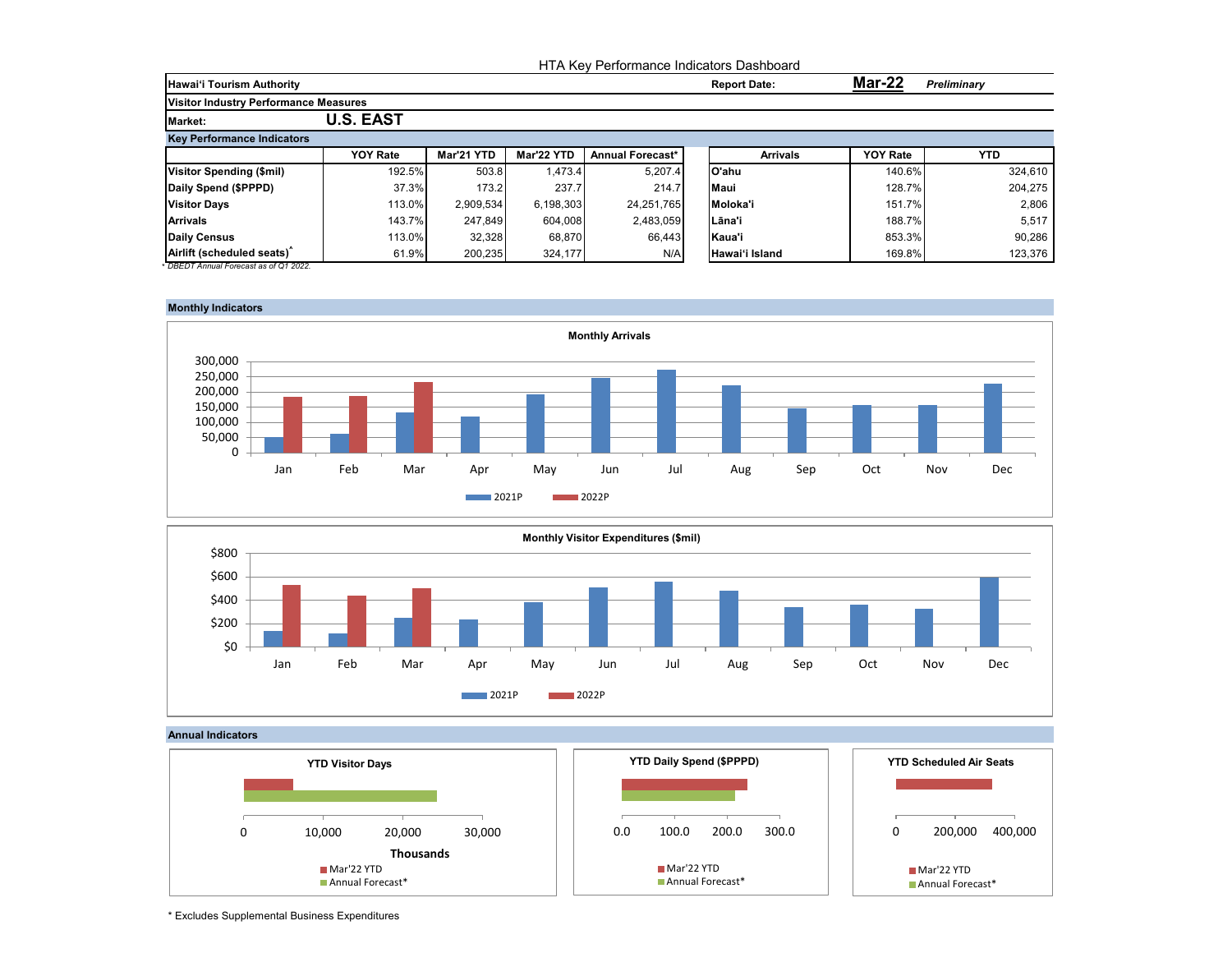|                                              |                 | HTA Key Performance Indicators Dashboard |            |                         |                     |                 |                 |                    |  |  |  |
|----------------------------------------------|-----------------|------------------------------------------|------------|-------------------------|---------------------|-----------------|-----------------|--------------------|--|--|--|
| <b>Hawai'i Tourism Authority</b>             |                 |                                          |            |                         | <b>Report Date:</b> |                 | Mar-22          | <b>Preliminary</b> |  |  |  |
| <b>Visitor Industry Performance Measures</b> |                 |                                          |            |                         |                     |                 |                 |                    |  |  |  |
| <b>Market:</b>                               | <b>JAPAN</b>    |                                          |            |                         |                     |                 |                 |                    |  |  |  |
| <b>Key Performance Indicators</b>            |                 |                                          |            |                         |                     |                 |                 |                    |  |  |  |
|                                              | <b>YOY Rate</b> | Mar'21 YTD                               | Mar'22 YTD | <b>Annual Forecast*</b> |                     | <b>Arrivals</b> | <b>YOY Rate</b> | <b>YTD</b>         |  |  |  |
| <b>Visitor Spending (\$mil)</b>              | 187.7%          | 10.9                                     | 31.5       | 805.1                   | lO'ahu              |                 | 201.2%          | 8,471              |  |  |  |
| Daily Spend (\$PPPD)                         | 4.5%            | 205.8                                    | 215.2      | 254.2                   | Maui                |                 | 925.4%          | 612                |  |  |  |
| <b>Visitor Days</b>                          | 175.2%          | 53,183                                   | 146.352    | 3.167.750               | Moloka'i            |                 | $-67.9%$        |                    |  |  |  |
| <b>Arrivals</b>                              | 211.6%          | 2,910                                    | 9.068      | 521.380                 | Lāna'i              |                 | 705.0%          | 20                 |  |  |  |
| <b>Daily Census</b>                          | 175.2%          | 591                                      | 1,626      | 8,679                   | Kaua'i              |                 | 1303.9%         | 208                |  |  |  |
| Airlift (scheduled seats)                    | 66.8%           | 30,717                                   | 51,243     | N/A                     | Hawai'i Island      |                 | 906.9%          | 944                |  |  |  |









<sup>\*</sup> Excludes Supplemental Business Expenditures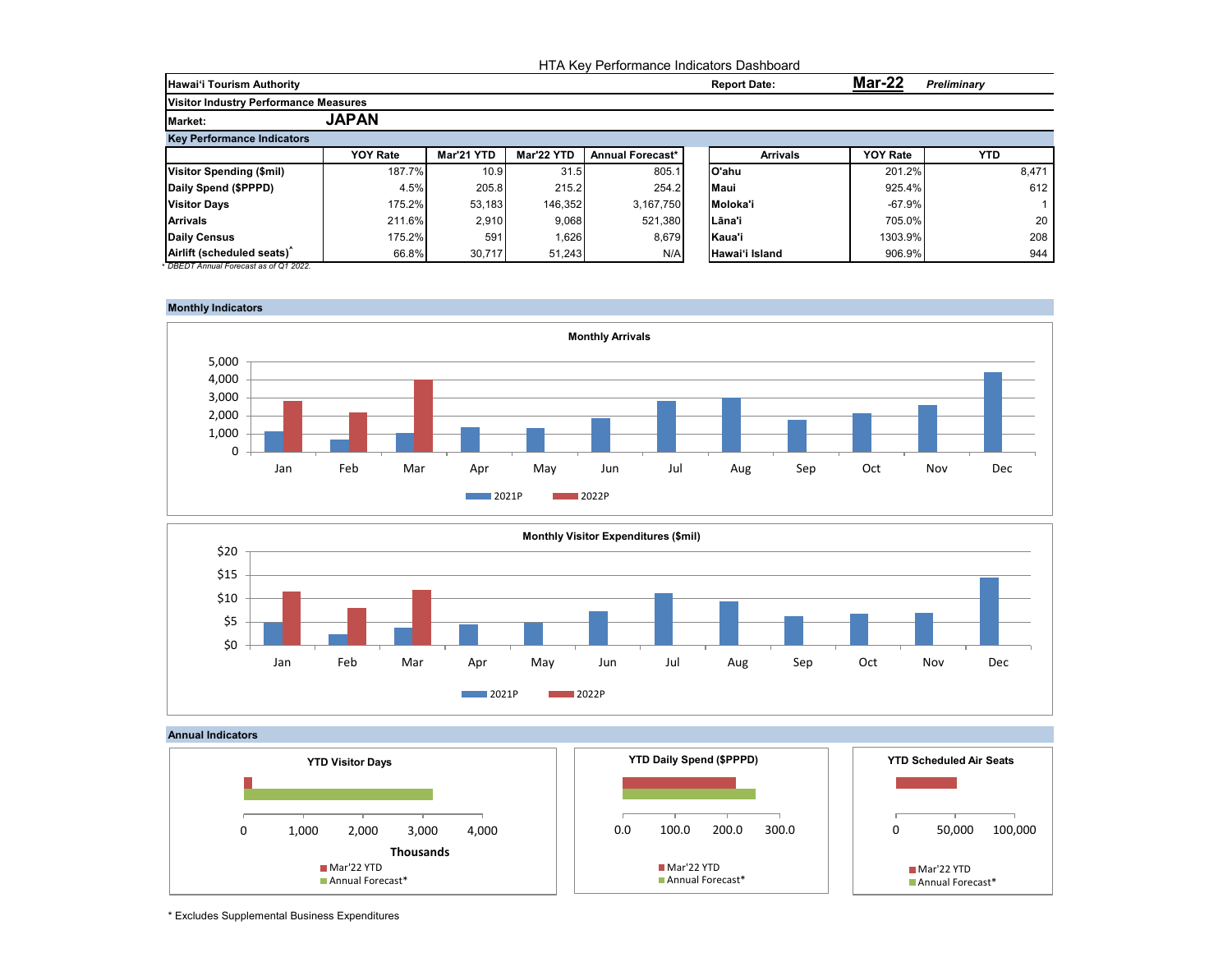|                                       |                 |            |            |                  | HTA Key Performance Indicators Dashboard |                 |                    |
|---------------------------------------|-----------------|------------|------------|------------------|------------------------------------------|-----------------|--------------------|
| <b>Hawai'i Tourism Authority</b>      |                 |            |            |                  | <b>Report Date:</b>                      | Mar-22          | <b>Preliminary</b> |
| Visitor Industry Performance Measures |                 |            |            |                  |                                          |                 |                    |
| <b>Market:</b>                        | <b>CANADA</b>   |            |            |                  |                                          |                 |                    |
| <b>Key Performance Indicators</b>     |                 |            |            |                  |                                          |                 |                    |
|                                       | <b>YOY Rate</b> | Mar'21 YTD | Mar'22 YTD | Annual Forecast* | <b>Arrivals</b>                          | <b>YOY Rate</b> | YTD.               |
| Visitor Spending (\$mil)              | 1345.3%         | 18.3       | 264.3      | 426.6            | lO'ahu                                   | 4112.7%         | 46.755             |
| Daily Spend (\$PPPD)                  | 5.4%            | 166.9      | 175.9      | 173.6            | <b>Maui</b>                              | 2217.8%         | 49,079             |
| <b>Visitor Days</b>                   | 1271.1%         | 109.574    | 1,502,383  | 2,457,615        | Moloka'i                                 | 10713.6%        | 633                |
| <b>Arrivals</b>                       | 2781.3%         | 3,716      | 107.072    | 194,619          | Lāna'i                                   | 2897.5%         | 864                |
| <b>Daily Census</b>                   | 1271.1%         | 1.217      | 16.693     | 6,733            | Kaua'i                                   | 20683.0%        | 10,945             |
| Airlift (scheduled seats)             | 1771.3%         | 10,232     | 191,476    | N/A              | Hawai'i Island                           | 2732.8%         | 17,553             |







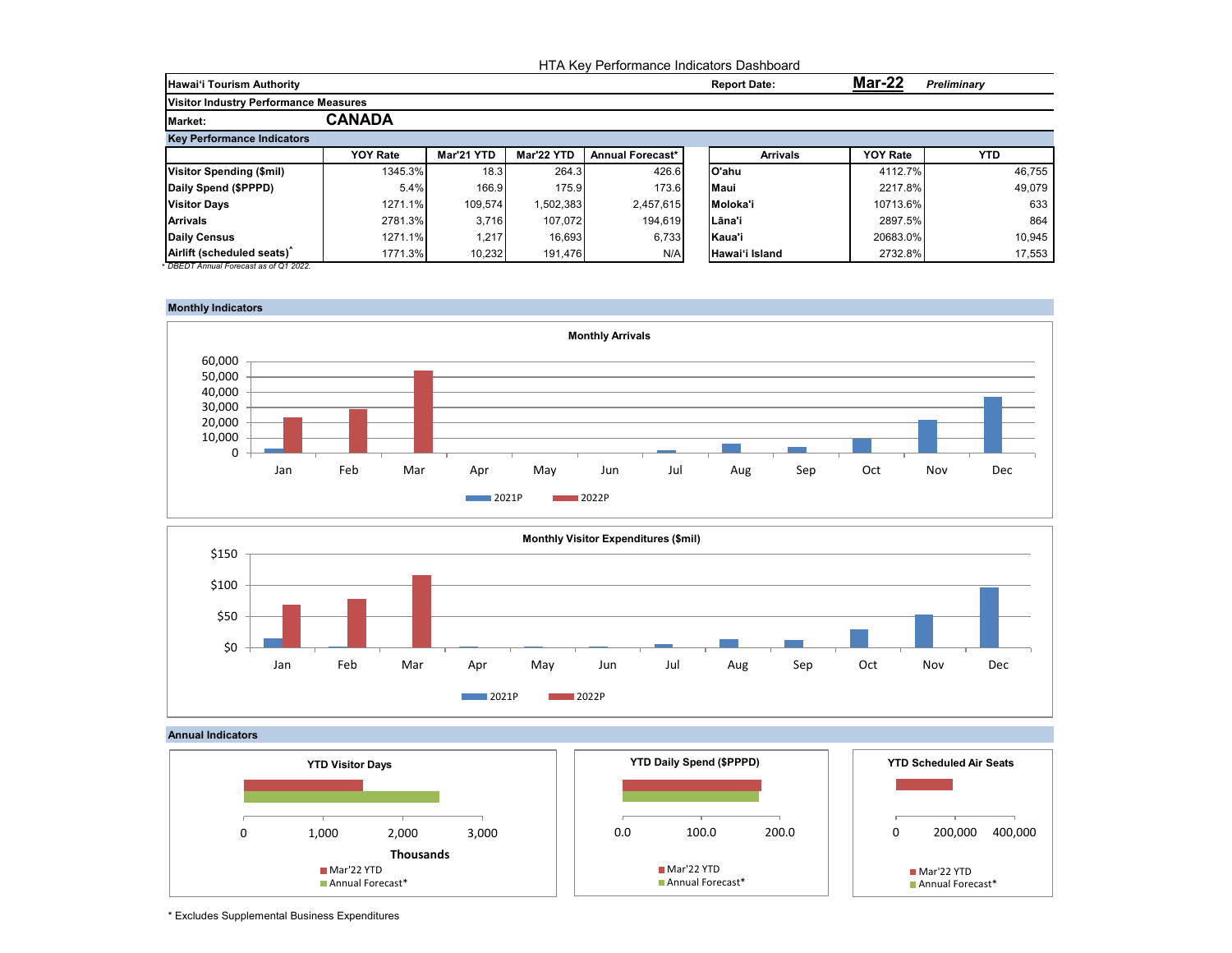|                                              |                 |            |            | HTA Key Performance Indicators Dashboard |                     |                 |                    |
|----------------------------------------------|-----------------|------------|------------|------------------------------------------|---------------------|-----------------|--------------------|
| <b>Hawai'i Tourism Authority</b>             |                 |            |            |                                          | <b>Report Date:</b> | Mar-22          | <b>Preliminary</b> |
| <b>Visitor Industry Performance Measures</b> |                 |            |            |                                          |                     |                 |                    |
| <b>Market:</b>                               | <b>OCEANIA</b>  |            |            |                                          |                     |                 |                    |
| <b>Key Performance Indicators</b>            |                 |            |            |                                          |                     |                 |                    |
|                                              | <b>YOY Rate</b> | Mar'21 YTD | Mar'22 YTD | Annual Forecast*                         | <b>Arrivals</b>     | <b>YOY Rate</b> | <b>YTD</b>         |
| Visitor Spending (\$mil)                     | 2283.8%         | 1.61       | 38.6       | 298.2                                    | lO'ahu              | 7621.8%         | 13,304             |
| Daily Spend (\$PPPD)                         | 17.5%           | 226.6      | 266.2      | 275.3                                    | <b>Maui</b>         | 1856.6%         | 1,868              |
| <b>Visitor Days</b>                          | 1928.5%         | 7.147      | 144.984    | 1,083,103                                | Moloka'i            | #DIV/0!         | 23                 |
| <b>Arrivals</b>                              | 4294.7%         | 320        | 14,081     | 110,655                                  | ILāna'i             | #DIV/0!         | 107                |
| <b>Daily Census</b>                          | 1928.5%         | 79         | 1,611      | 2,967                                    | Kaua'i              | 2202.3%         | 781                |
| Airlift (scheduled seats)                    | N/A             |            | 27.873     | N/A                                      | Hawai'i Island      | 3024.1%         | 1.812              |







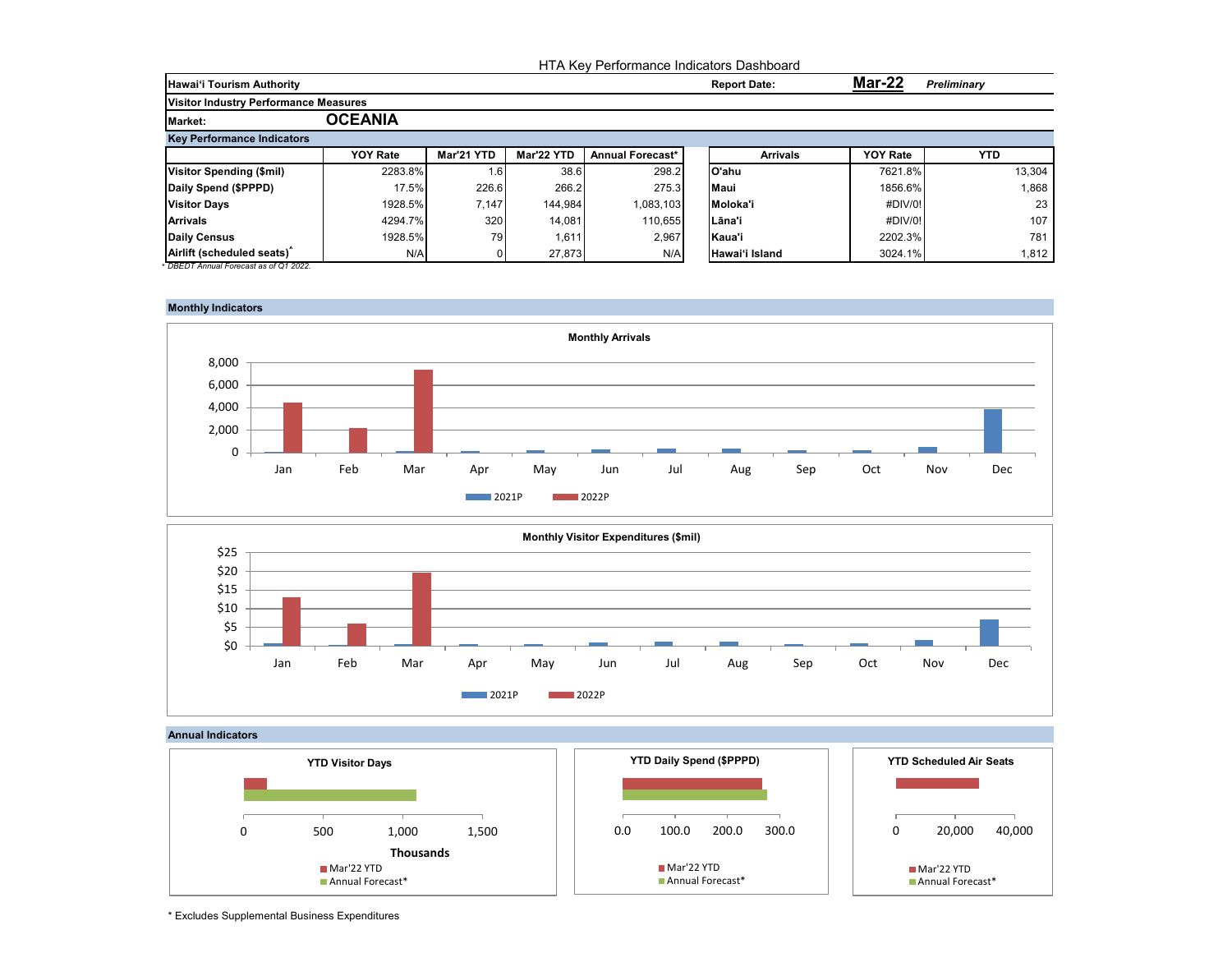|                                              |                   |            |            | HTA Key Performance Indicators Dashboard |                     |                 |                    |
|----------------------------------------------|-------------------|------------|------------|------------------------------------------|---------------------|-----------------|--------------------|
| <b>Hawai'i Tourism Authority</b>             |                   |            |            |                                          | <b>Report Date:</b> | Mar-22          | <b>Preliminary</b> |
| <b>Visitor Industry Performance Measures</b> |                   |            |            |                                          |                     |                 |                    |
| <b>Market:</b>                               | <b>OTHER ASIA</b> |            |            |                                          |                     |                 |                    |
| <b>Key Performance Indicators</b>            |                   |            |            |                                          |                     |                 |                    |
|                                              | <b>YOY Rate</b>   | Mar'21 YTD | Mar'22 YTD | Annual Forecast*                         | <b>Arrivals</b>     | <b>YOY Rate</b> | <b>YTD</b>         |
| Visitor Spending (\$mil)                     | 445.2%            | 6.9        | 37.6       | N/A                                      | lO'ahu              | 726.9%          | 8,884              |
| Daily Spend (\$PPPD)                         | 24.2%             | 238.4      | 296.0      | N/A                                      | <b>Maui</b>         | 637.2%          | 1,592              |
| <b>Visitor Days</b>                          | 339.1%            | 28,958     | 127,163    | N/A                                      | Moloka'i            | #DIV/0!         | 40                 |
| <b>Arrivals</b>                              | 646.3%            | 1,355      | 10, 115    | N/A                                      | ILāna'i             | 1060.7%         | 73                 |
| <b>Daily Census</b>                          | 339.1%            | 322        | 1,413      | N/A                                      | Kaua'i              | 1149.4%         | 622                |
| Airlift (scheduled seats)                    | 609.4%            | 3.614      | 25.636     | N/A                                      | Hawai'i Island      | 903.3%          | 2.170              |







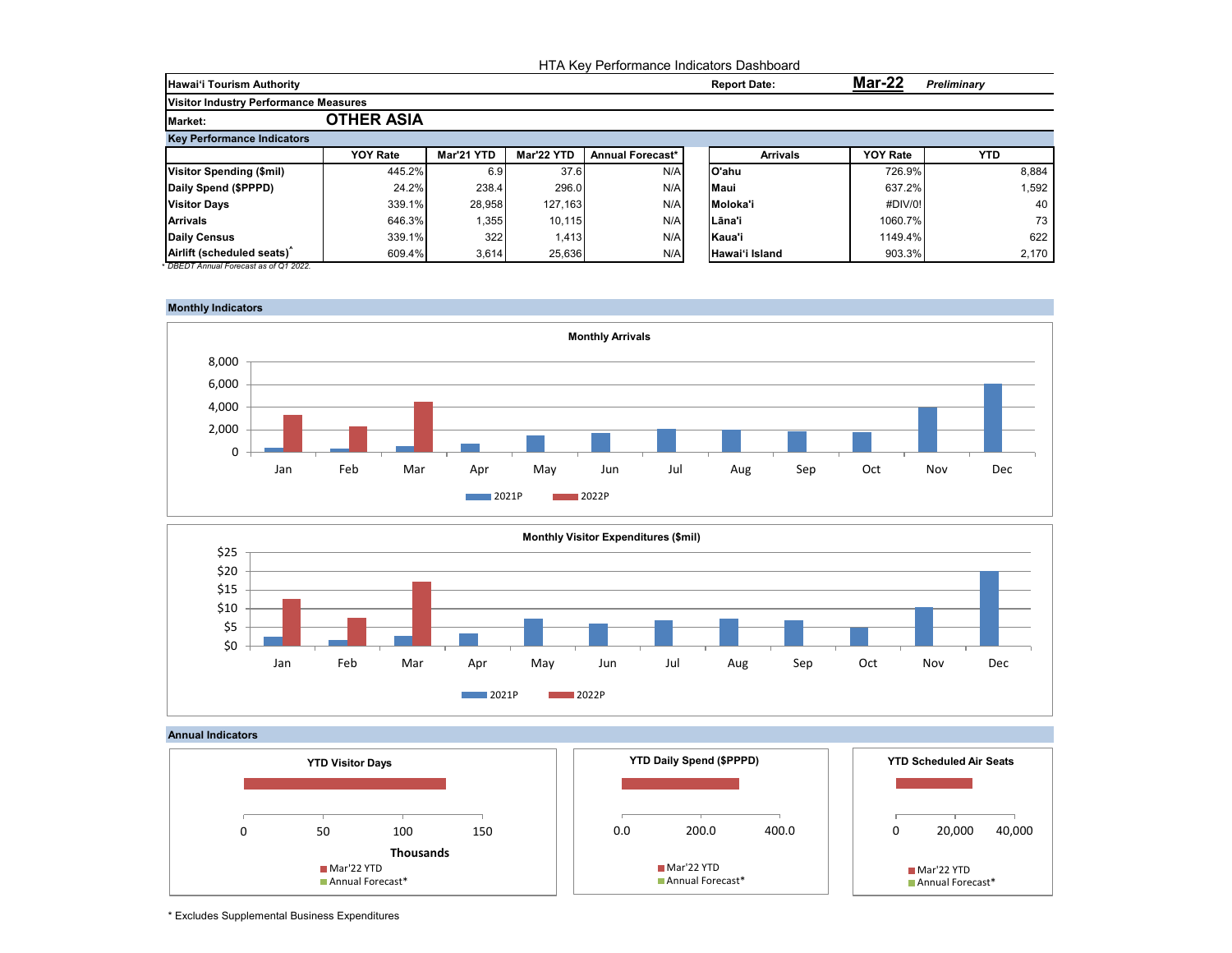|                                              |                 | HTA Key Performance Indicators Dashboard |            |                  |  |                     |                 |                    |  |  |
|----------------------------------------------|-----------------|------------------------------------------|------------|------------------|--|---------------------|-----------------|--------------------|--|--|
| <b>Hawai'i Tourism Authority</b>             |                 |                                          |            |                  |  | <b>Report Date:</b> | Mar-22          | <b>Preliminary</b> |  |  |
| <b>Visitor Industry Performance Measures</b> |                 |                                          |            |                  |  |                     |                 |                    |  |  |
| <b>Market:</b>                               | <b>KOREA</b>    |                                          |            |                  |  |                     |                 |                    |  |  |
| <b>Key Performance Indicators</b>            |                 |                                          |            |                  |  |                     |                 |                    |  |  |
|                                              | <b>YOY Rate</b> | Mar'21 YTD                               | Mar'22 YTD | Annual Forecast* |  | <b>Arrivals</b>     | <b>YOY Rate</b> | <b>YTD</b>         |  |  |
| <b>Visitor Spending (\$mil)</b>              | 371.7%          | 5.2                                      | 24.3       | 192.6            |  | lO'ahu              | 737.1%          | 5,507              |  |  |
| Daily Spend (\$PPPD)                         | 15.8%           | 235.9                                    | 273.2      | 300.1            |  | Maui                | 1056.3%         | 861                |  |  |
| <b>Visitor Days</b>                          | 307.2%          | 21,880                                   | 89.096     | 641.680          |  | Moloka'i            | #DIV/0!         | 23                 |  |  |
| <b>Arrivals</b>                              | 651.1%          | 778                                      | 5,846      | 80.957           |  | Lāna'i              | 468.0%          | 24                 |  |  |
| <b>Daily Census</b>                          | 307.2%          | 243                                      | 990        | 1,758            |  | Kaua'i              | 989.4%          | 277                |  |  |
| Airlift (scheduled seats)                    | 609.4%          | 3,614                                    | 25,636     | N/A              |  | Hawai'i Island      | 1047.8%         | 1,096              |  |  |







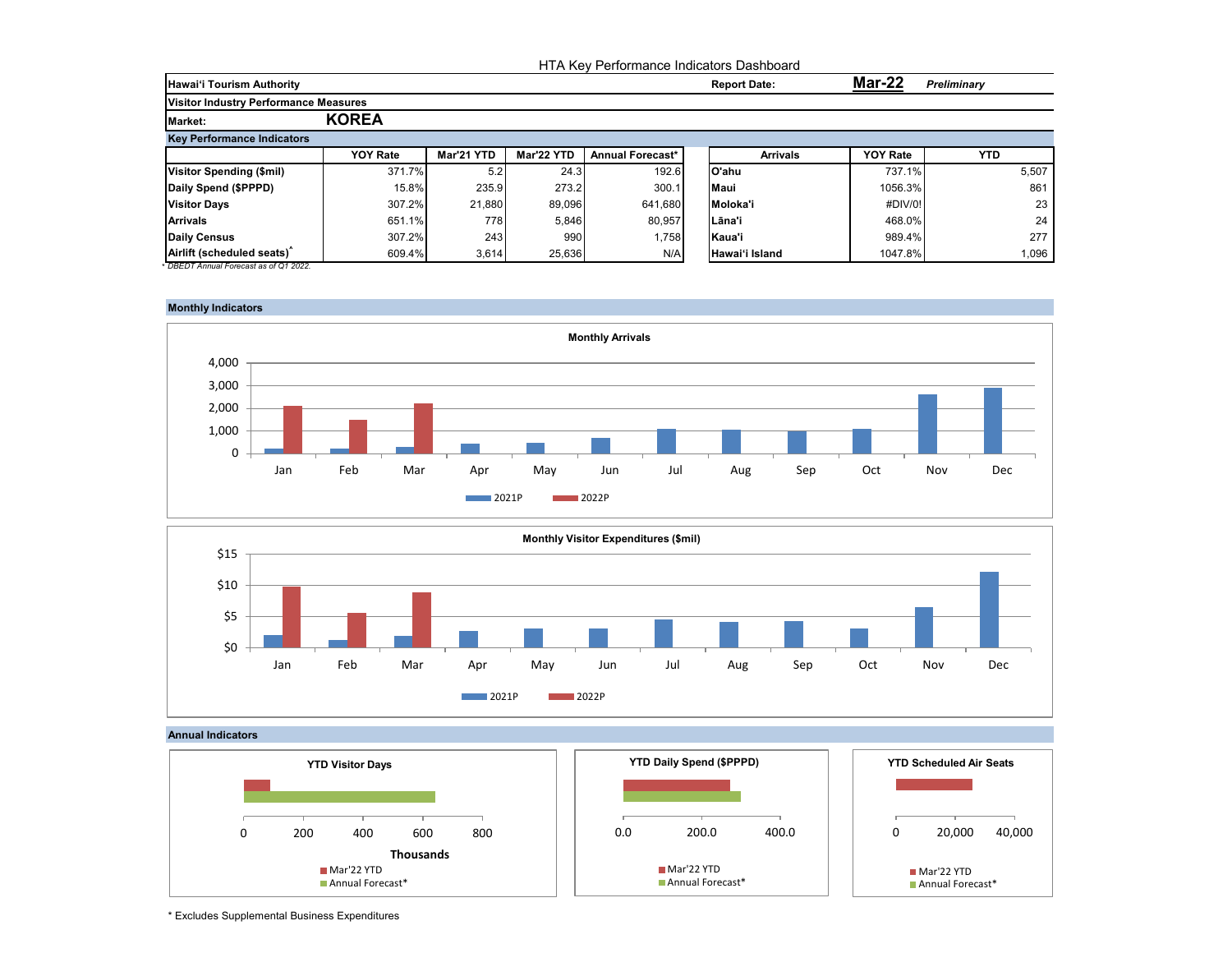|                                              |                 |            |            | HTA Key Performance Indicators Dashboard |                     |                 |                 |
|----------------------------------------------|-----------------|------------|------------|------------------------------------------|---------------------|-----------------|-----------------|
| <b>Hawai'i Tourism Authority</b>             |                 |            |            |                                          | <b>Report Date:</b> | <b>Mar-22</b>   | Preliminary     |
| <b>Visitor Industry Performance Measures</b> |                 |            |            |                                          |                     |                 |                 |
| <b>Market:</b>                               | <b>CHINA</b>    |            |            |                                          |                     |                 |                 |
| <b>Key Performance Indicators</b>            |                 |            |            |                                          |                     |                 |                 |
|                                              | <b>YOY Rate</b> | Mar'21 YTD | Mar'22 YTD | Annual Forecast*                         | <b>Arrivals</b>     | <b>YOY Rate</b> | <b>YTD</b>      |
| <b>Visitor Spending (\$mil)</b>              | 480.2%          | $\cdot$ 2  | 6.9        | N/A                                      | lO'ahu              | 876.3%          | 2,355           |
| Daily Spend (\$PPPD)                         | 16.1%           | 290.2      | 336.9      | N/A                                      | <b>Maui</b>         | 490.0%          | 404             |
| <b>Visitor Days</b>                          | 399.8%          | 4,099      | 20.488     | N/A                                      | Moloka'i            | #DIV/0!         | 12 <sup>°</sup> |
| <b>Arrivals</b>                              | 781.7%          | 307        | 2,708      | N/A                                      | lLāna'i             | 1307.0%         | 29              |
| <b>Daily Census</b>                          | 399.8%          | 46         | 228        | N/A                                      | Kaua'i              | 2327.6%         | 128             |
| Airlift (scheduled seats)                    | N/A             | N/A        | N/A        | N/A                                      | Hawai'i Island      | 970.8%          | 742             |







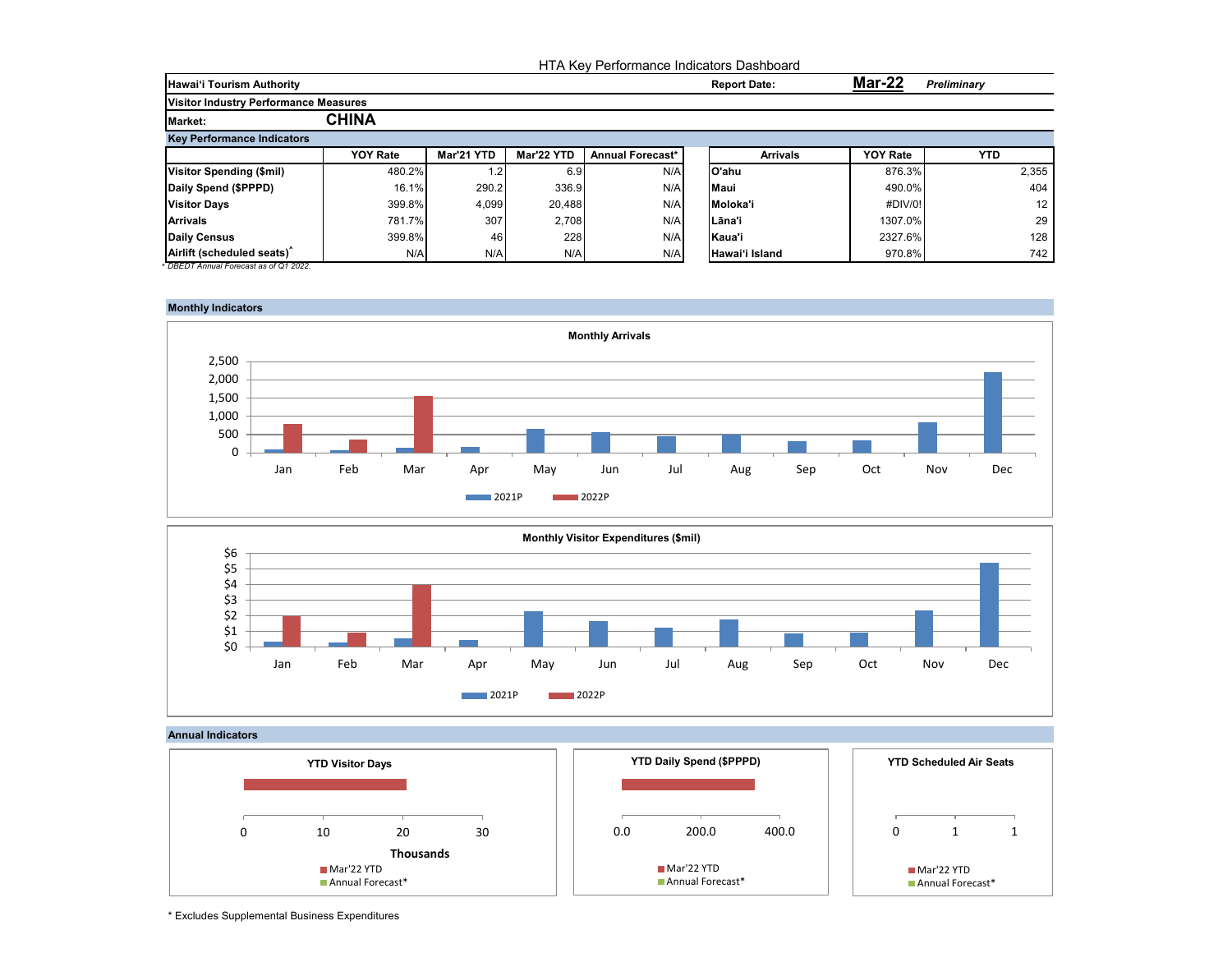|                                              |                 |                  |            | HTA Key Performance Indicators Dashboard |                     |                 |                 |                    |
|----------------------------------------------|-----------------|------------------|------------|------------------------------------------|---------------------|-----------------|-----------------|--------------------|
| <b>Hawai'i Tourism Authority</b>             |                 |                  |            |                                          | <b>Report Date:</b> |                 | <b>Mar-22</b>   | <b>Preliminary</b> |
| <b>Visitor Industry Performance Measures</b> |                 |                  |            |                                          |                     |                 |                 |                    |
| <b>Market:</b>                               | <b>EUROPE</b>   |                  |            |                                          |                     |                 |                 |                    |
| <b>Key Performance Indicators</b>            |                 |                  |            |                                          |                     |                 |                 |                    |
|                                              | <b>YOY Rate</b> | Mar'21 YTD       | Mar'22 YTD | <b>Annual Forecast*</b>                  |                     | <b>Arrivals</b> | <b>YOY Rate</b> | YTD.               |
| <b>Visitor Spending (\$mil)</b>              | 873.9%          | 3.0 <sub>l</sub> | 29.2       | 100.7                                    | lO'ahu              |                 | 1275.0%         | 9,082              |
| Daily Spend (\$PPPD)                         | 0.5%            | 140.7            | 141.4      | 158.4                                    | <b>Maui</b>         |                 | 1234.3%         | 4,743              |
| <b>Visitor Days</b>                          | 869.2%          | 21,294           | 206,383    | 635,609                                  | Moloka'i            |                 | 2450.3%         | 243                |
| <b>Arrivals</b>                              | 1033.1%         | .191             | 13.494     | 47,332                                   | l Lāna'i            |                 | 2005.2%         | 177                |
| Daily Census                                 | 869.2%          | 237              | 2,293      | 1,741                                    | Kaua'i              |                 | 2326.2%         | 2,792              |
| Airlift (scheduled seats)                    | N/A             | N/A              | N/A        | N/A                                      | Hawai'i Island      |                 | 1640.1%         | 4,933              |